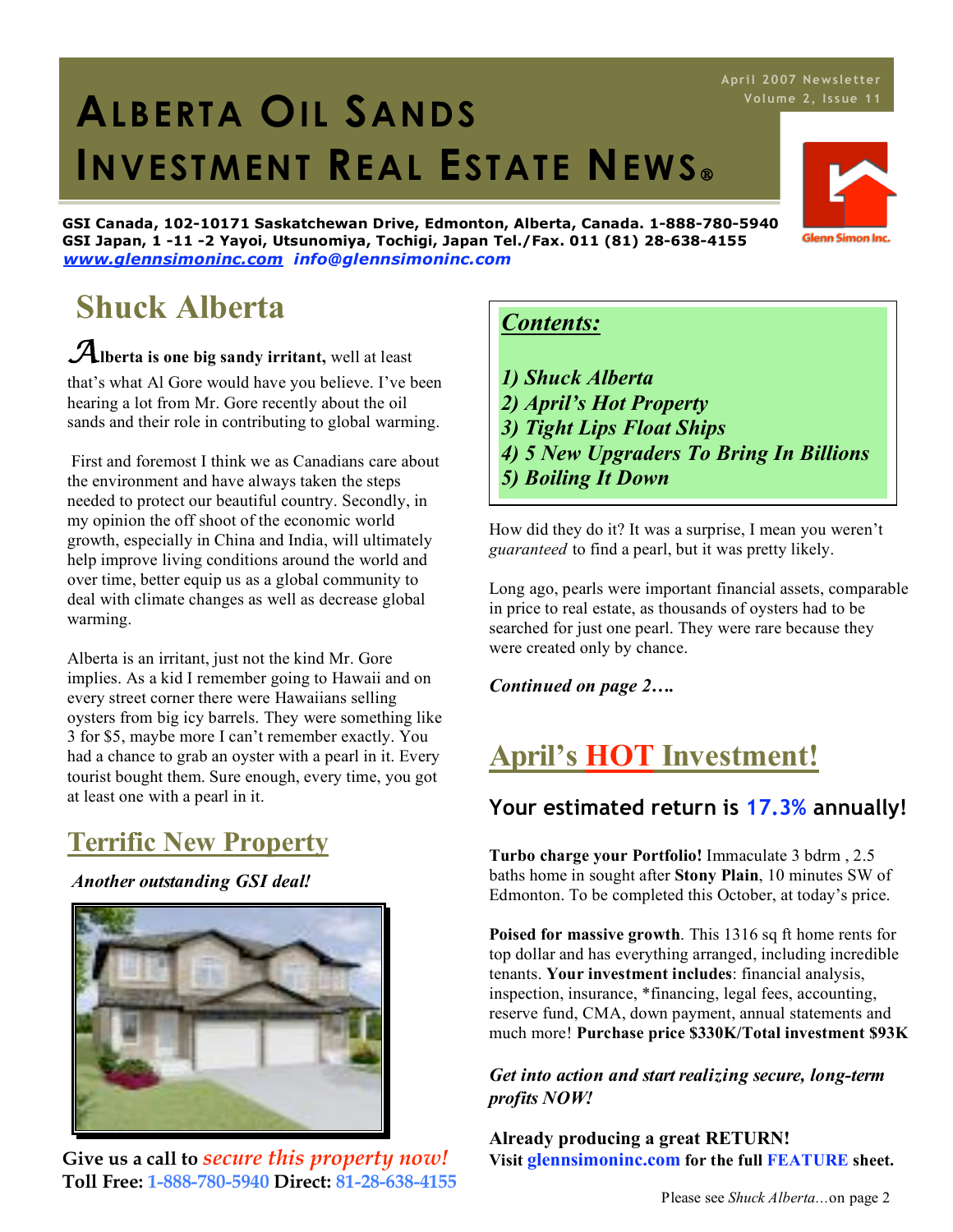### **Shuck Alberta**

### *Article by Glenn Simon Inc.*

*N*atural pearls form in oysters living in the sea without human intervention. When any irritant or parasite enters inside an oyster or mollusk the process of natural coating begins. However, natural pearls are rarely found nowadays.

On the other hand cultured pearls are formed with human help when a nucleus is implanted inside the oyster. It takes about 2-5 years to form a complete pearl depending upon techniques, where it is grown and other natural conditions. The pearls grow best when in a favorable environment. They need to have: clean, fresh or salt water, correct temperature and years to coat the grit in them to sheen of perfection.

## **Tight Lips Float Ships**

### *By Dr. Gary S. Goodman*

*I* was doing some self-study of real estate principles when the wizened trainer said: "Never talk to anyone at a test!"

He went on to say everyone has cheap and wrong advice to offer; especially serial flunkies who **"know what they're talking about"** because they've had to sit for the exam several times. His remark represents a bedrock truth.

It isn't our anxiety about our performances that is nearly as handicapping as letting other people's wacko ideas and runaway fears seep into our hearts and minds.

How many eager and well prepared people hesitate to boldly go after their dreams because a well meaning parent, mate, or pal has deterred them by regaling them with their horror stories, or other people's near-misses with doom?

I've known for as long as I can remember that it is smart to keep your deepest wishes and new initiatives an utter secret from everyone, *except those that are in a position to help you to make them come true.* Sadly, most folks that aren't involved will only slow you down or razz you out of your pursuits.

When I was going to law school, I told no one in my extended family and I kept it a secret from each and every one of my clients and prospects.

It's ironic that the pearl is actually an irritant to the oyster that's trying to expel it, but one that we look upon so favorably. The Alberta Oil Sands may be an irritant to some, but a rare and beautiful jewel to others.

And just like pearls that thrive in the right conditions, your real estate continues to grow and flourish into a fine treasure.

For the time being Al Gore may continue to think the oil sands an irritant to the environment, but it takes time to grow a pearl, just as it does to make changes that will improve the environment and well being of many.



**Believe me,** there were times when I heard some "civilians" popping off inaccurately about one legal concept or another and I had to bite my tongue.

I was unique at graduation, because I accelerated my studies and passed the bar exam and was an official attorney by the time we donned our caps and gowns. It was only then that I mentioned my investment in this area to my relatives.

Time and again, when I've been consulting, I've been in the presence of defensive clients who attack new ideas and methods, not because they're convinced they, or their advocates are faulty. They're so utterly afraid that a failure could devastate them that they try to infect you with their "disease."

So, the next time you're about to do something significant don't blab about it.

Remember the words of that smart guy, William Shakespeare, who suggested, and I paraphrase:

To all lend your ear, but lend your tongue to few.

Or, to put it in positive terms: Tight lips float ships!

Please see *Billion Dollar Upgraders…*on page 3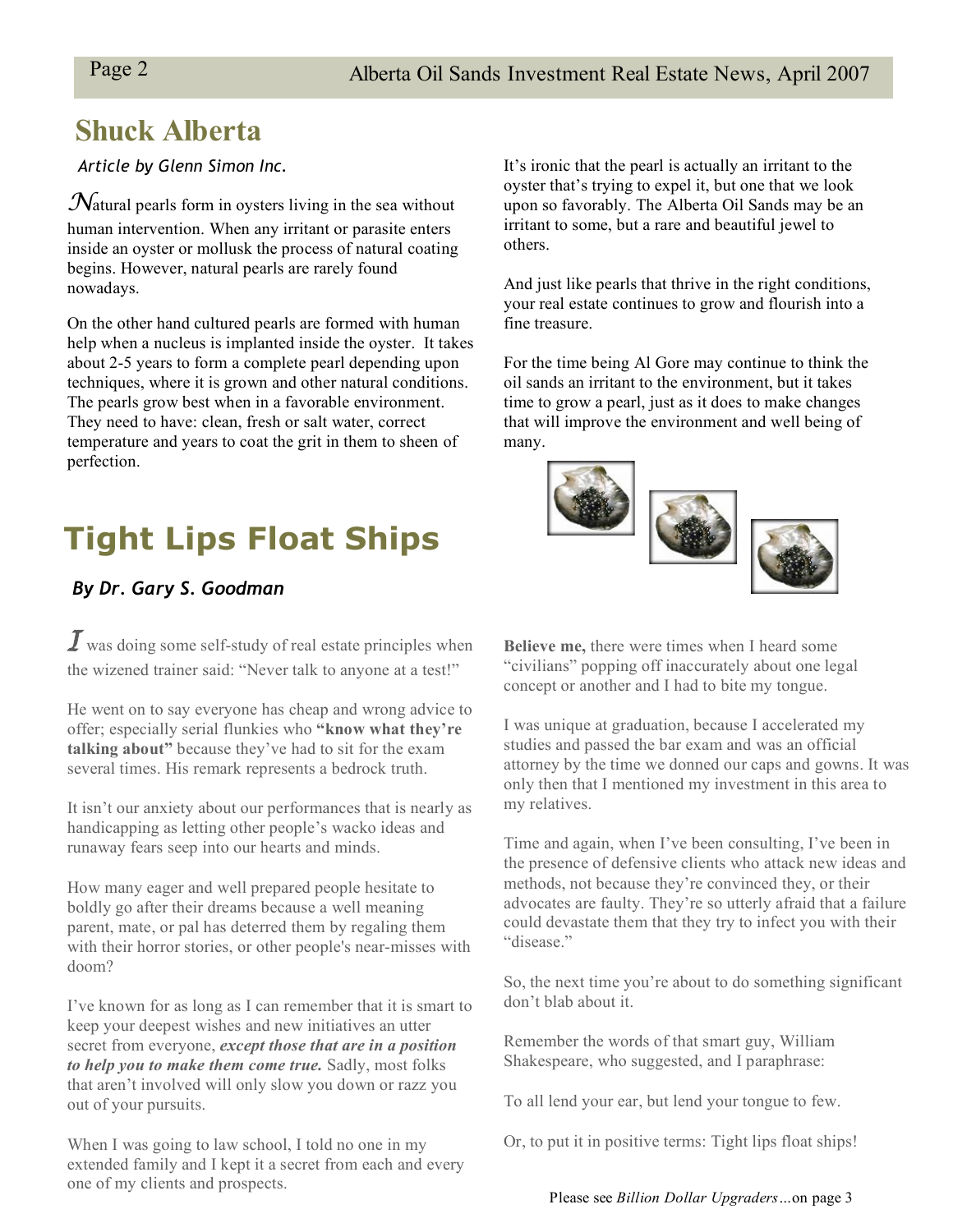## **5 Upgraders To Bring \$10-\$25 Billion To Edmonton**

#### *By: Avison Young Research Report*

Published: Tuesday, March 13th, 2007

#### **Alberta's oilsands are about to provide a direct \$10-billion boost to Greater Edmonton's economy.**

Five upgraders, the plants needed to convert Northern Alberta's heavy oil or bitumen into synthetic crude oil, are on the verge of being constructed on Edmonton's doorstep in the Alberta Industrial Heartland (AIH).

The region, comprised of more than 48,000 acres (194 square kilometres or about 75 square miles) within metro Edmonton area, is Canada's largest processing centre for petroleum, petrochemical and chemical industries seeking to upgrade their resources before exporting.

"The projects as outlined now would be over the period of the next five years or so," says Larry Wall, Executive Director of the Alberta Industrial Heartland Association (AIHA). "In their first phases (the economic impact) would be in the range of **\$10 billion**."

But, says Wall, if these five projects are built out and all future spin-offs related to these upgrader projects are fully realized, that number could easily rise to **\$25 billion**.

Four of the undertakings represent new developments, while a fifth sees an existing AIH player, Shell Canada, expanding its Scotford upgrader. The five projects, in varying stages of construction or regulatory approval, are:

- **• BA Energy Heartland Upgrader**
- **• Fort Hills Energy Sturgeon Upgrader**
- **• North West Upgrading • Northern Lights Upgrader**
- **• Shell Scotford Upgrader Expansion**

BA Energy Inc., a subsidiary of Value Creation Inc., is already moving forward with its Strathcona County project. Site work started in 2005, with three phases of construction planned for the period between 2006 and 2012. The projected startup date for Phase 1 is 2008 with production of 77,500 barrels per day.



*"Ultimately what all this means for Greater Edmonton," says Wall, "is a shifting of the Alberta economy from hewers and carriers of water to that of a higher manufacturing and knowledge based economy, one which will lead the world's energy industry."*

Ultimate capacity is 260,000 barrels per day upon completion of all phases. The Heartland upgrader will be an independent processing centre, making premium refinery-ready oil from bitumen production from the Fort McMurray and Cold Lake oilsands, says Wall, and represents an investment of \$1.8 billion once fully built out – with \$600 million to \$800 million having being spent by the end of 2006.

The Fort Hills Energy Upgrader, to be located in Sturgeon County, is scheduled to have its first phase online in 2011 and process 170,000 barrels of bitumen per day, with the supply coming from the Fort Hills oil sands mine, 90 kilometres north of Fort McMurray. Additional phases would bring that number to between 350,000 and 400,000 barrels per day but Fort Hills Energy Corp., a partnership between Petro-Canada (55 per cent), UTS Energy (30 per cent) and Teck Cominco (15 per cent) must still seek regulatory approval for the upgrader.